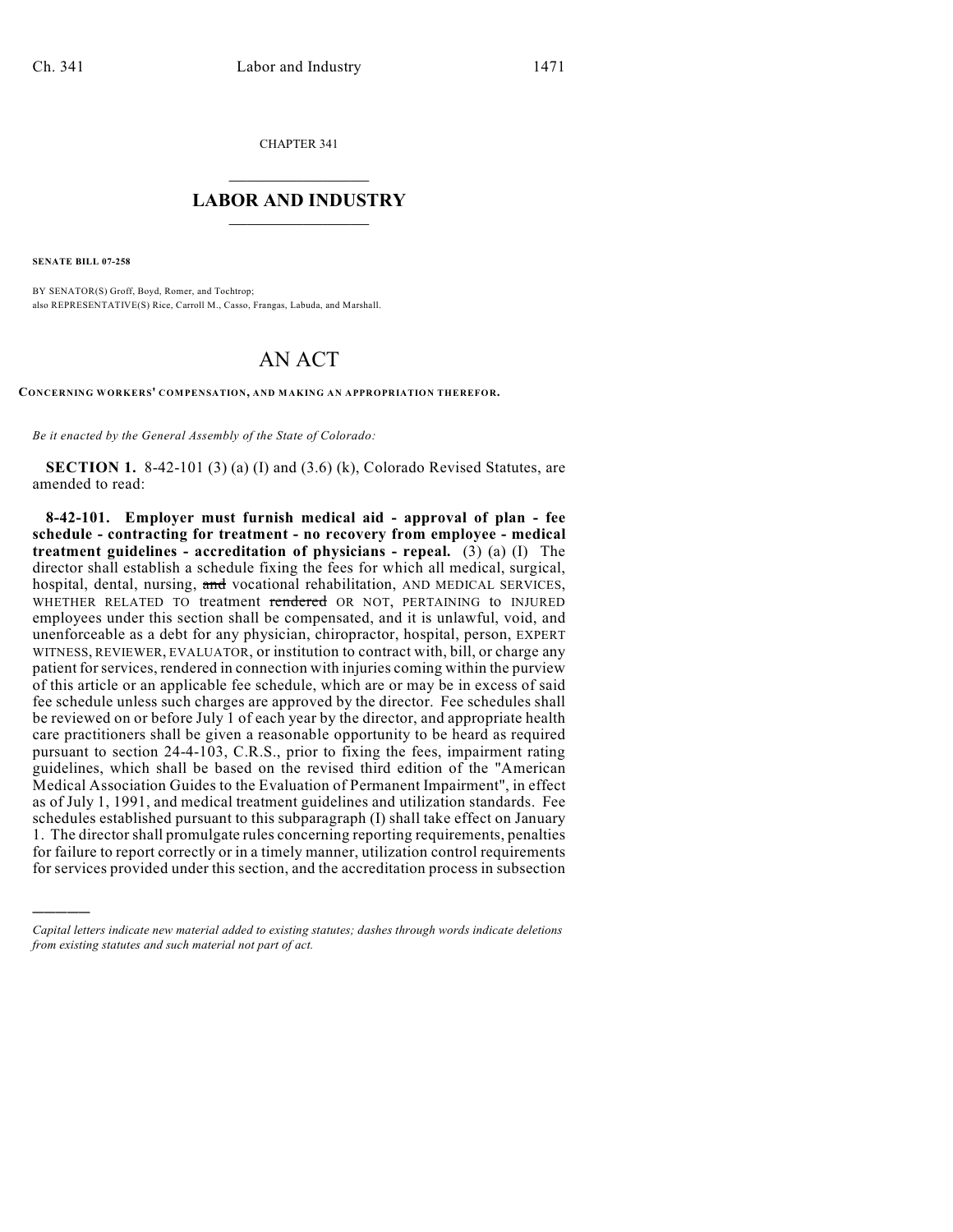(3.6) of this section.

(3.6) The two-tier accreditation system shall comprise the following programs:

(k) The division shall make available to insurers, CLAIMANTS, AND EMPLOYERS a list of all accredited physicians and a list of all physicians whose accreditation has been revoked. Such lists shall be updated on a monthly basis.

**SECTION 2.** 8-42-107 (8) (d), Colorado Revised Statutes, is amended to read:

**8-42-107. Permanent partial disability benefits - schedule - medical impairment benefits - how determined.** (8) **Medical impairment benefits determination of MMI for scheduled and nonscheduled injuries.** (d) Medical impairment benefits shall be determined by multiplying the medical impairment rating determined pursuant to paragraph (c) of this subsection (8) by the age factor determined pursuant to paragraph (e) of this subsection (8) and by four hundred weeks and shall be calculated at the temporary total disability rate specified in section 8-42-105. Up to ten thousand dollars of the total amount of any such award OR SCHEDULED AWARD shall be automatically paid in a lump sum less the discount as calculated in section 8-43-406 upon the injured employee's written request to the employer or, if insured, to the employer's insurance carrier. The remaining periodic payments of any such award, after subtracting the total amount of the lump sum requested by the employee without subtracting the discount calculated in section 8-43-406, shall be paid at the temporary total disability rate but not less than one hundred fifty dollars per week and not more than fifty percent of the state average weekly wage, beginning on the date of maximum medical improvement.

**SECTION 3.** 8-42-107.2 (3) (a), Colorado Revised Statutes, is amended to read:

**8-42-107.2. Selection of independent medical examiner - procedure - time applicability.** (3) (a) Upon receiving the requesting party's notice and proposal pursuant to subsection (2) of this section, the other parties have until the end of the thirtieth day after the date of mailing of such notice and proposal within which to negotiate and select an IME. but shall not select an IME earlier than the fourteenth day after the day such notice is mailed. If the parties agree on an IME on or before such thirtieth day, the requesting party shall promptly notify the IME in writing that he or she has been selected. If, within such time, the parties are unable to agree or the requesting party receives no response to the notice and proposal, the insurer or self-insured employer shall give written notice of such fact to the division within thirty days via United States mail, first-class postage paid. The division shall then, within ten days after receiving such written notice, select three physicians by a revolving selection process established by the division from the list of physicians maintained by the division. The division shall administer the list in such fashion as to ensure that the names of candidates to serve as IME in each pending case remain confidential until the IME is selected. The director of the division shall promulgate rules to implement the process of selecting a panel of three physicians from which the parties may select a physician to conduct a division independent medical examination. The selection of a physician panel shall be based on various factors, including, but not limited to, the designation by rule of the fields of specialization authorized to perform independent medical examinations for conditions listed under each medical treatment guideline and measures to prevent the over-utilization of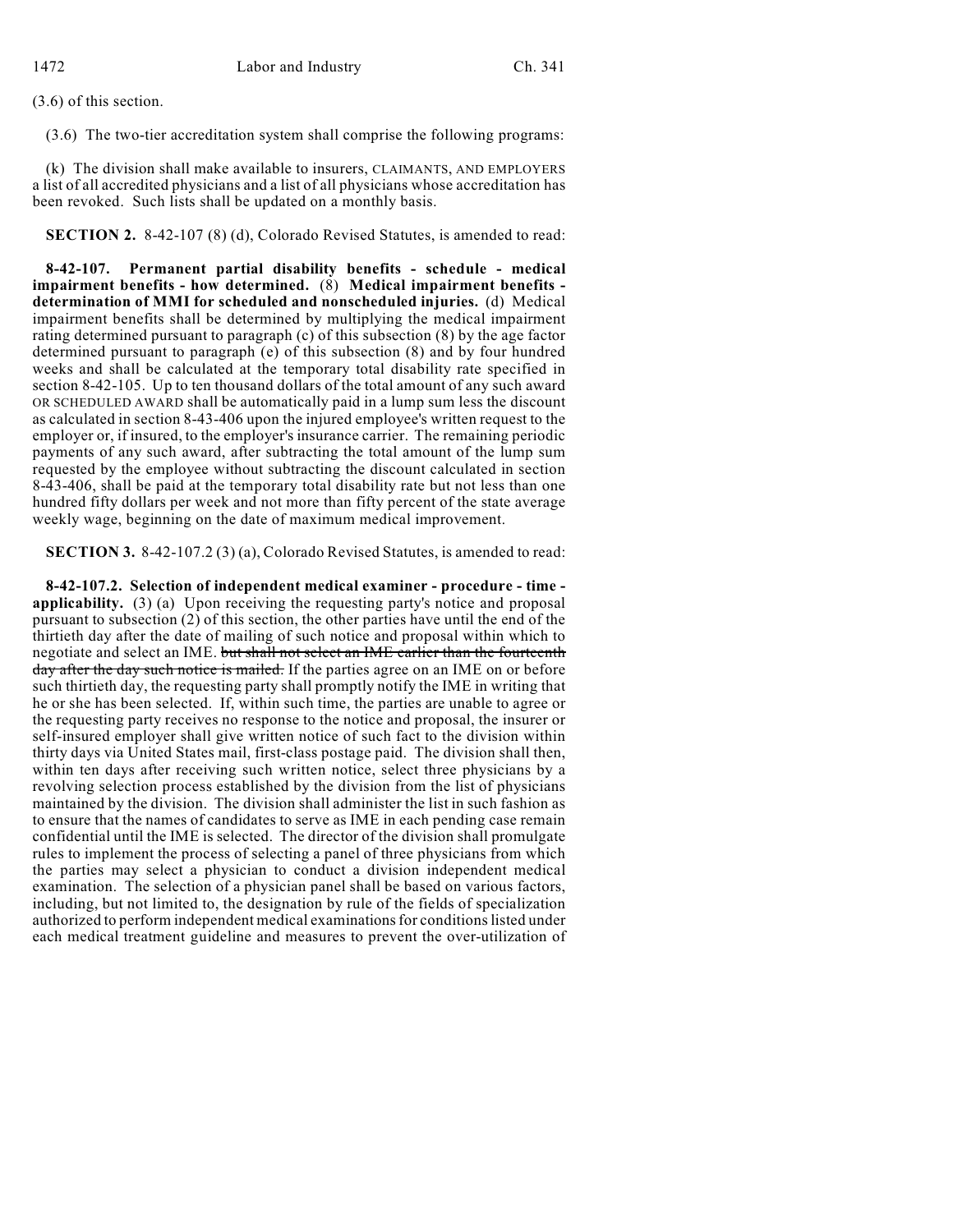## Ch. 341 Labor and Industry 1473

physicians or specialists. The requesting party shall have the opportunity to strike one of the three physicians from the list, followed by the opposing party who shall then be given the opportunity to strike one physician from the list. The remaining IME physician shall be designated by the division to conduct the IME. If one or neither party strikes a physician from the list, the division shall select the physician to conduct the IME from the remaining physicians on the list.

## **SECTION 4.** 8-43-209, Colorado Revised Statutes, is amended to read:

**8-43-209. Time schedule for hearings - establishment.** (1) The director of the office of administrative courts shall establish a time schedule for hearings by administrative law judges within the time limits for the hearings as established in this section. Hearings shall be heard COMMENCE within eighty to one hundred days after the occurrences listed in HEARING IS SET PURSUANT TO section 8-43-211 (2). One extension of time TO COMMENCE THE HEARING of no more than sixty days shall be granted by an administrative law judge upon agreement of the parties.

(2) One extension of time TO COMMENCE THE HEARING of no more than sixty days may be granted by an administrative law judge upon written request by any party to the case and for good cause shown, in the following cases: When pulmonary lung disease, cancer, cardiovascular disease, or stroke is alleged as the cause of the disability; when the subsequent injury fund is a party; when permanent total disability is alleged; upon agreement of the parties; or when compensability of the injury is contested. In all other cases, extensions of time TO COMMENCE THE HEARING of no more than twenty days may be granted by an administrative law judge upon written request by any party to the case and for good cause shown. Such extensions may be granted only when the interests of all parties will be served.

(3) ONCE THE HEARING IS COMMENCED, THE ADMINISTRATIVE LAW JUDGE MAY, FOR GOOD CAUSE SHOWN, CONTINUE THE HEARING TO A DATE CERTAIN TO TAKE ADDITIONAL TESTIMONY, TO FILE AN ADDITIONAL MEDICAL REPORT, TO FILE THE TRANSCRIPT OF A DEPOSITION, OR TO FILE A POSITION STATEMENT. EXCEPT UPON THE AGREEMENT OF ALL PARTIES OR FOR GOOD CAUSE SHOWN, A CONTINUANCE TO COMPLETE A HEARING SHALL NOT EXCEED THIRTY CALENDAR DAYS.

**SECTION 5.** 8-43-210, Colorado Revised Statutes, is amended to read:

**8-43-210. Evidence.** Notwithstanding section 24-4-105, C.R.S., the Colorado rules of evidence and requirements of proof for civil nonjury cases in the district courts shall apply in all hearings; except that medical and hospital records, physicians' reports, vocational reports, and records of the employer are admissible as evidence and can be filed in the record as evidence without formal identification if relevant to any issue in the case. Depositions may be substituted for testimony upon good cause shown. Convictions for alcohol-related offenses, pursuant to title 42 and title 18 TITLES 18 AND 42, C.R.S., the transcripts of proceedings leading to such convictions, and the court files relating to such convictions may be admissible in all hearings conducted under the "Workers' Compensation Act of Colorado", ARTICLES 40 TO 47 OF THIS TITLE, where such conviction resulted from the same occurrence, accident, or injury occurring on the job that forms the basis for the workers' compensation claim. ALL RELEVANT MEDICAL RECORDS, VOCATIONAL REPORTS, EXPERT WITNESS REPORTS, AND EMPLOYER RECORDS SHALL BE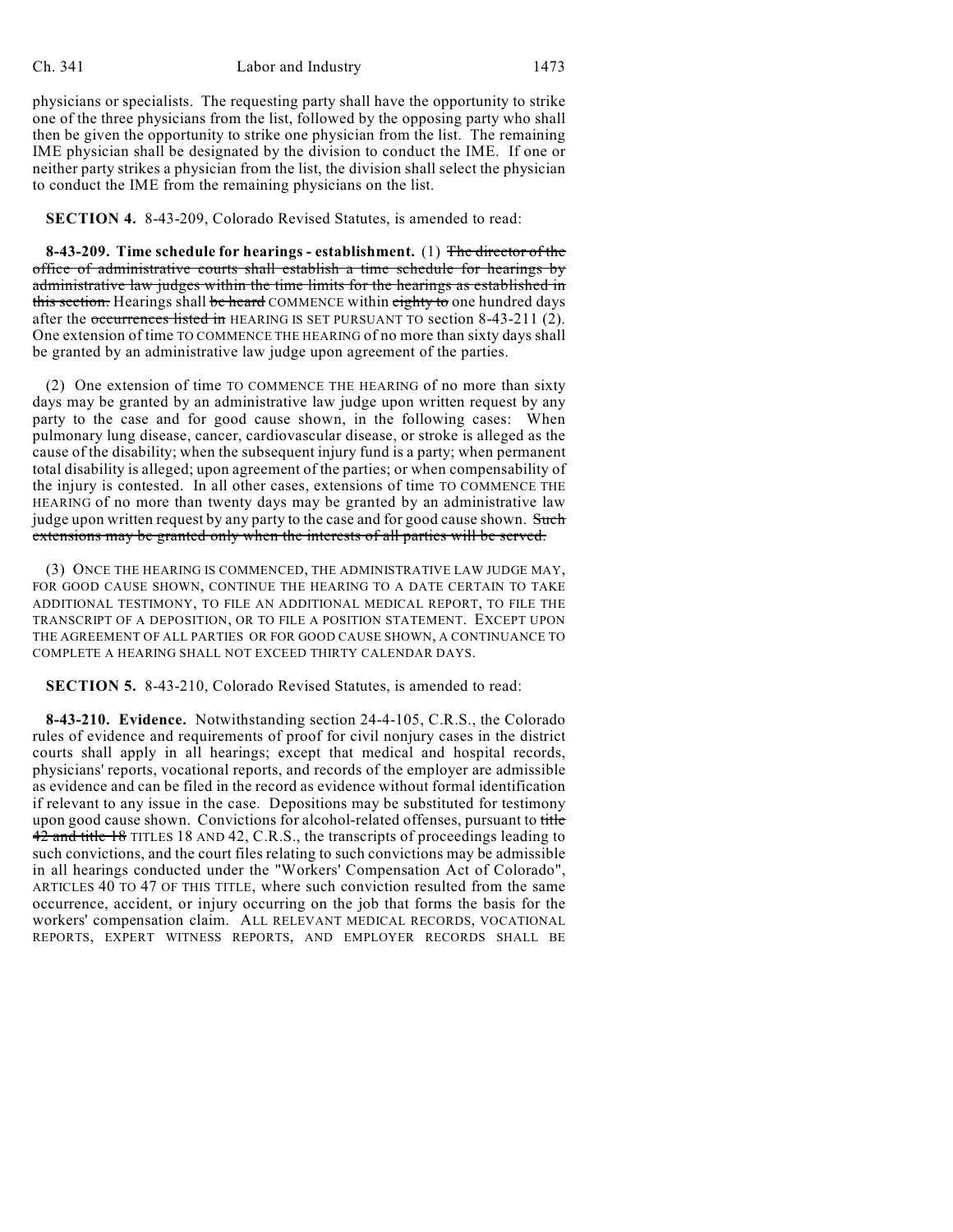EXCHANGED WITH ALL OTHER PARTIES AT LEAST TWENTY DAYS PRIOR TO THE HEARING DATE.

**SECTION 6.** 8-43-211 (2) (e), Colorado Revised Statutes, is amended to read:

**8-43-211. Notice - request for hearing.** (2) Hearings shall be set by the office of administrative courts in the department of personnel within eighty to one hundred days after any of the following occur:

(e) Except in claims in which compensability is contested OR A HEARING IS REQUESTED IN RESPONSE TO A FINAL ADMISSION OF LIABILITY OR TO OVERCOME A CONCLUSION IN A DIVISION-SPONSORED INDEPENDENT MEDICAL EXAMINATION, the party filing an application for a hearing shall certify on the application that the party attempted to resolve with the other parties all issues listed in the application for a hearing.

**SECTION 7.** 8-43-215 (1), Colorado Revised Statutes, is amended to read:

**8-43-215. Orders.** (1) Any hearing conducted under this article shall be completed within one hundred twenty days, or in the case where an extension of time of sixty days is allowable under the provisions of section 8-43-209, one hundred sixty days, after a request therefor pursuant to section 8-43-211 (2). At the NO MORE THAN FIFTEEN WORKING DAYS AFTER THE conclusion of a hearing, the administrative law judge or director shall issue a written order allowing or denying said claim. Such written order shall EITHER BE A SUMMARY ORDER OR A FULL ORDER. A FULL ORDER SHALL contain specific findings of fact and conclusions of law. If compensation benefits are granted, such written order shall specify the amounts thereof, the disability for which compensation benefits are granted, by whom and to whom such benefits shall be paid, and the method and time of such payments. Such written order shall be issued within thirty calendar days after the conclusion of such hearing, and A certificate of mailing and a copy of such written order shall be mailed, SERVED by regular or electronic mail OR BY FACSIMILE to each of the parties in interest OR THEIR REPRESENTATIVES, the original of which shall be a part of the records in said case. Such written order IF AN ADMINISTRATIVE LAW JUDGE HAS ISSUED A SUMMARY ORDER, A PARTY DISSATISFIED WITH THE ORDER MAY MAKE A WRITTEN REQUEST FOR A FULL ORDER WITHIN SEVEN WORKING DAYS AFTER THE DATE OF MAILING OF THE SUMMARY ORDER. THE REQUEST SHALL BE A PREREQUISITE TO REVIEW UNDER SECTION 8-43-201. IF A REQUEST FOR A FULL ORDER IS MADE, THE ADMINISTRATIVE LAW JUDGE SHALL HAVE TEN WORKING DAYS AFTER RECEIPT OF THE REQUEST TO ISSUE THE ORDER. A FULL ORDER shall be entered as the final award of the administrative law judge or director subject to review as provided in this article.

**SECTION 8.** 8-43-303, Colorado Revised Statutes, is amended BY THE ADDITION OF A NEW SUBSECTION to read:

**8-43-303. Reopening.** (4) THE PARTY ATTEMPTING TO REOPEN AN ISSUE OR CLAIM SHALL BEAR THE BURDEN OF PROOF AS TO ANY ISSUES SOUGHT TO BE REOPENED.

**SECTION 9.** 8-43-406, Colorado Revised Statutes, is amended to read: